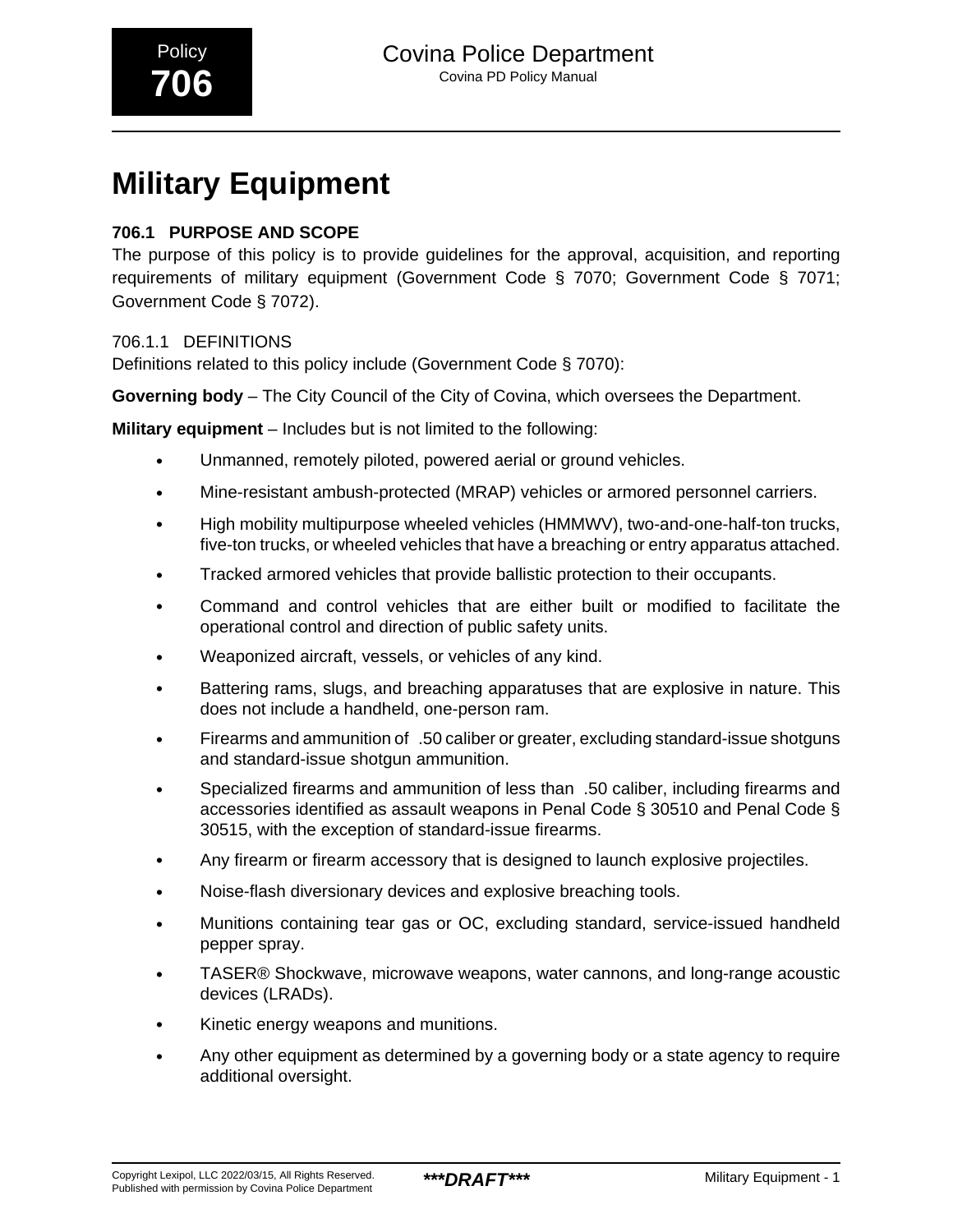# Covina Police Department

Covina PD Policy Manual

### **706.2 POLICY**

It is the policy of the Covina Police Department that members of this department comply with the provisions of Government Code § 7071 with respect to military equipment.

### **706.3 MILITARY EQUIPMENT COORDINATOR**

The Chief of Police should designate a member of this department to act as the military equipment coordinator. The responsibilities of the military equipment coordinator include but are not limited to:

- (a) Acting as liaison to the governing body for matters related to the requirements of this policy.
- (b) Identifying department equipment that qualifies as military equipment in the current possession of the Department, or the equipment the Department intends to acquire that requires approval by the governing body.
- (c) Conducting an inventory of all military equipment at least annually.
- (d) Collaborating with any allied agency that may use military equipment within the jurisdiction of Covina Police Department (Government Code § 7071).
- (e) Preparing for, scheduling, and coordinating the annual community engagement meeting to include:
	- 1. Publicizing the details of the meeting.
	- 2. Preparing for public questions regarding the department's funding, acquisition, and use of equipment.
- (f) Preparing the annual military equipment report for submission to the Chief of Police and ensuring that the report is made available on the department website (Government Code § 7072).
- (g) Establishing the procedure for a person to register a complaint or concern, or how that person may submit a question about the use of a type of military equipment, and how the Department will respond in a timely manner.

### **706.4 MILITARY EQUIPMENT INVENTORY**

The following constitutes a list of qualifying equipment for the Department:

[See attachment: CA Covina PD - Equipment Inventory Attachment.pdf](#page-5-0)

### **706.5 APPROVAL**

The Chief of Police or the authorized designee shall obtain approval from the governing body by way of an ordinance adopting the military equipment policy. As part of the approval process, the Chief of Police or the authorized designee shall ensure the proposed military equipment policy is submitted to the governing body and is available on the department website at least 30 days prior to any public hearing concerning the military equipment at issue (Government Code § 7071). The military equipment policy must be approved by the governing body prior to engaging in any of the following (Government Code § 7071):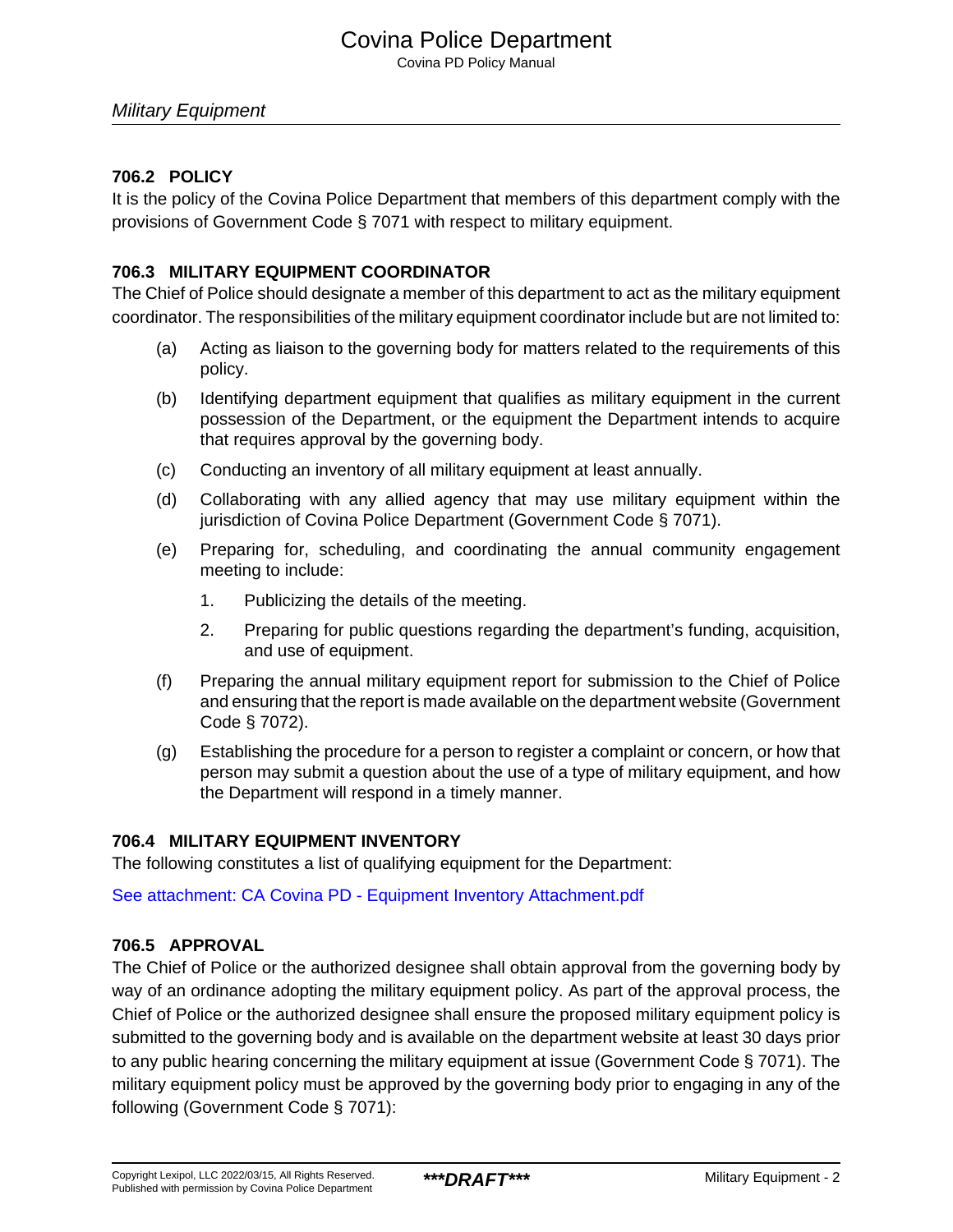- (a) Requesting military equipment made available pursuant to 10 USC § 2576a.
- (b) Seeking funds for military equipment, including but not limited to applying for a grant, soliciting or accepting private, local, state, or federal funds, in-kind donations, or other donations or transfers.
- (c) Acquiring military equipment either permanently or temporarily, including by borrowing or leasing.
- (d) Collaborating with another law enforcement agency in the deployment or other use of military equipment within the jurisdiction of this department.
- (e) Using any new or existing military equipment for a purpose, in a manner, or by a person not previously approved by the governing body.
- (f) Soliciting or responding to a proposal for, or entering into an agreement with, any other person or entity to seek funds for, apply to receive, acquire, use, or collaborate in the use of military equipment.
- (g) Acquiring military equipment through any means not provided above.

### **706.6 COORDINATION WITH OTHER JURISDICTIONS**

Military equipment should not be used by any other law enforcement agency or member in this jurisdiction unless the military equipment is approved for use in accordance with this policy.

### **706.7 ANNUAL REPORT**

Upon approval of a military equipment policy, the Chief of Police or the authorized designee should submit a military equipment report to the governing body for each type of military equipment approved within one year of approval, and annually thereafter for as long as the military equipment is available for use (Government Code § 7072).

The Chief of Police or the authorized designee should also make each annual military equipment report publicly available on the department website for as long as the military equipment is available for use. The report shall include all information required by Government Code § 7072 for the preceding calendar year for each type of military equipment in department inventory.

### **706.8 COMMUNITY ENGAGEMENT**

Within 30 days of submitting and publicly releasing the annual report, the Department shall hold at least one well-publicized and conveniently located community engagement meeting, at which the Department should discuss the report and respond to public questions regarding the funding, acquisition, or use of military equipment.

## **706.9 MECHANISM TO ENSURE COMPLIANCE**

The Chief of Police will designate a military equipment coordinator per policy section 706.3 who will be responsible with compliance with this policy. The military equipment coordinator will conduct an annual audit of equipment listed in the inventory. This audit will include a review of personnel associated with the research, purchasing and use of equipment covered within this policy.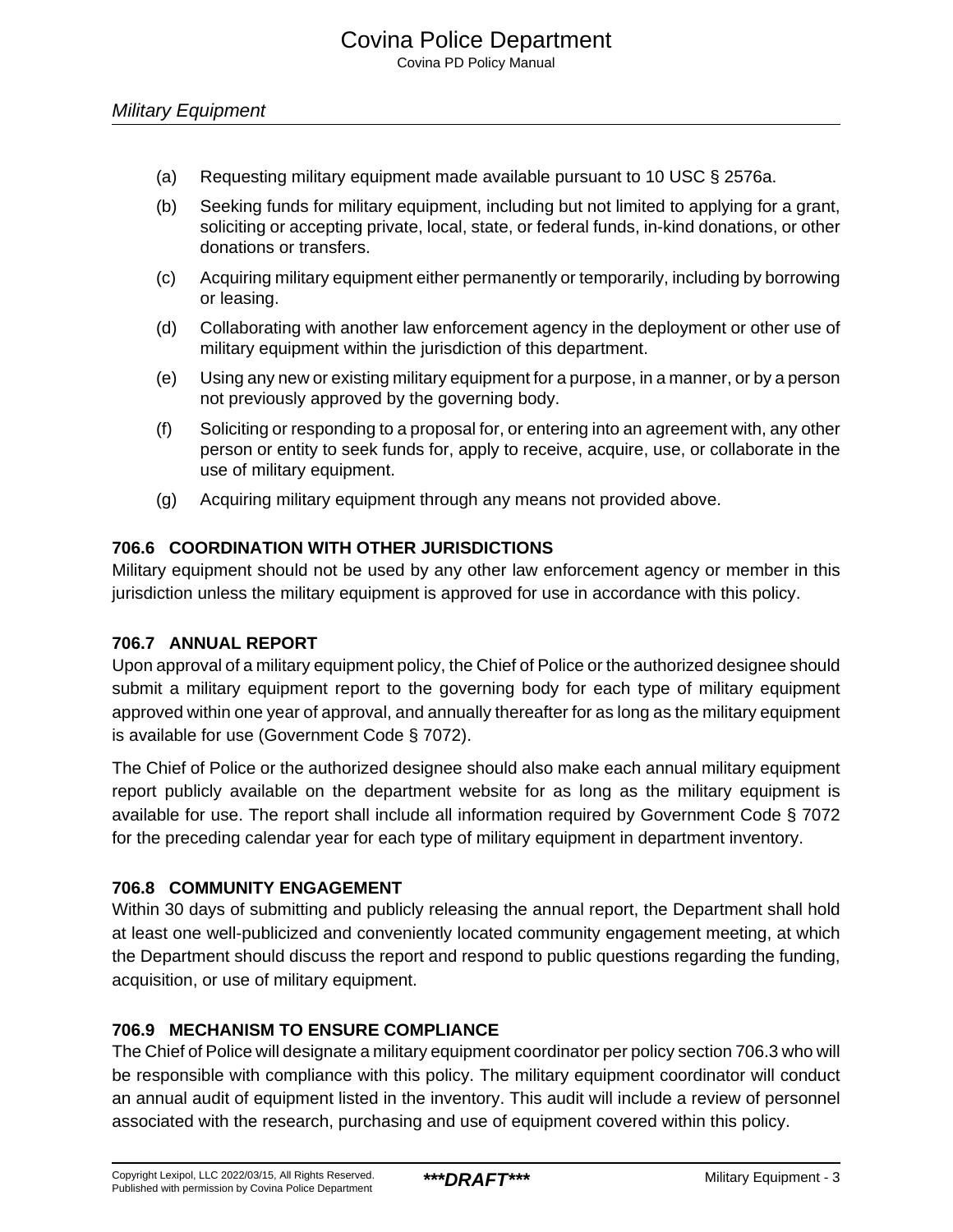The Chief of Police will also appoint an independent person(s) who will have oversight authority of this annual audit/review. The audit/review will be presented to the Chief of Police for his/her review. The Chief of Police or his/her designee will be notified of any policy violations and, if applicable, the violation(s) will be referred to the Internal Affairs Unit and handled in accordance with Department Policy Section 1011 (Personnel Complaints). All instances of non-compliance will be reported to City Council of the City of Covina via the annual military equipment report.

## 706.9.1 MILITARY EQUIPMENT USAGE ACCOUNTABILITY

The use of military equipment is subject to individual Department Policies and Procedures and is restricted for use only in certain instances and in some cases, only by certain units. It is incumbent upon incident commanders, supervisors and individual officers to recognize the specific circumstances wherein military equipment should be employed to enhance the safety of the public and officers and to bring a critical incident to a safe resolution.

Department members are bound to adhere to Department Policies and Procedures, in addition to state and local laws and ordinances when employing the use of the military equipment at any time. Violations of the law or Department Policies or Procedures may result in criminal or administrative investigations and/or actions.

Administrative Investigations concerning complaints related to military equipment, if applicable, will be conducted in accordance with Department Policy Section 1011 (Personnel Complaints).

# **706.10 COMPLAINT PROCEDURE**

Members of the public may register a complaint, concern and/or submit questions about the use of specific type of military equipment. A complaint, concern and/or or questions should be submitted to the Chief of Police at covinapd@covinaca.gov. The Chief of Police or his/her designee will address the complaint or concerns or questions in a timely manner.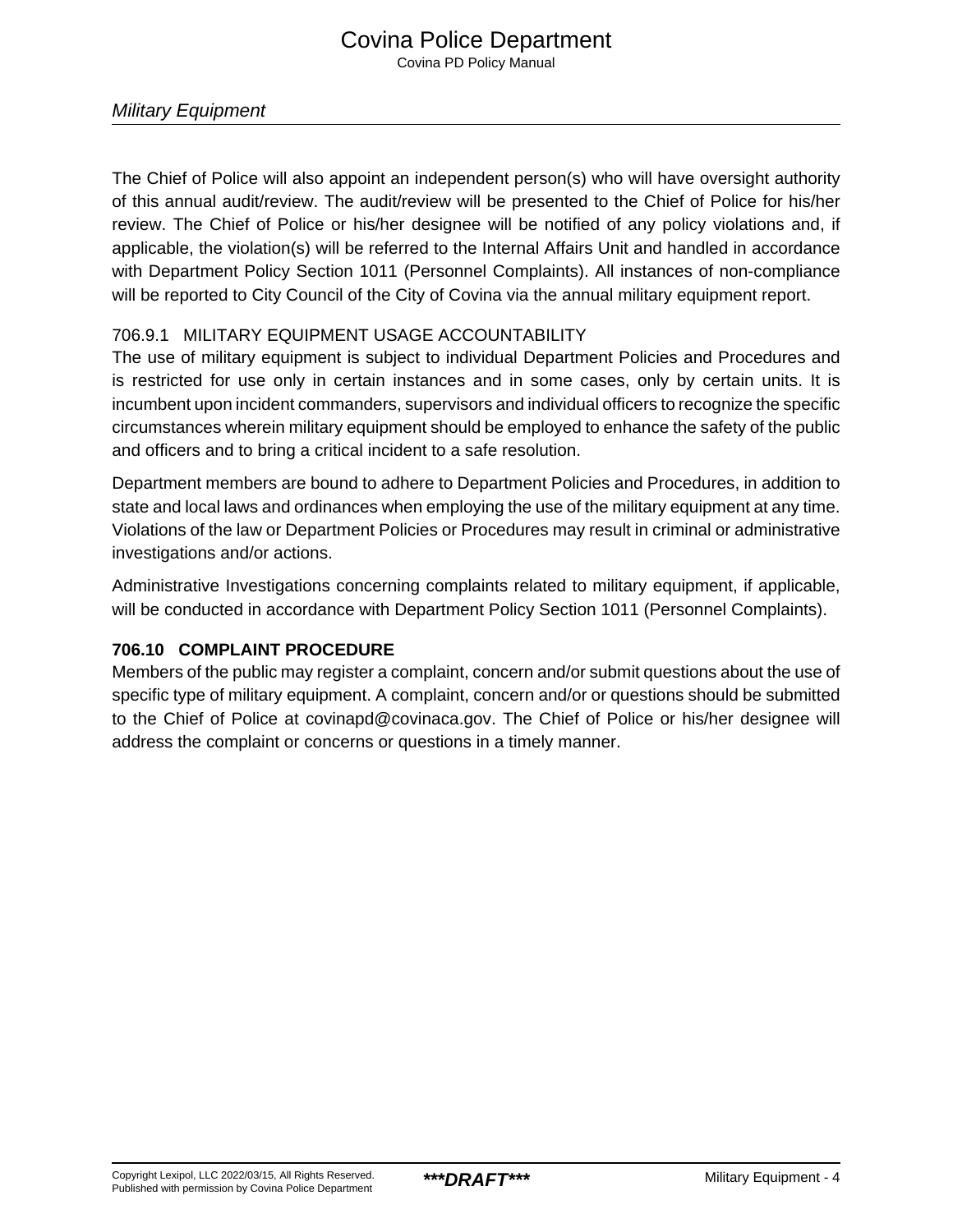# **Attachments**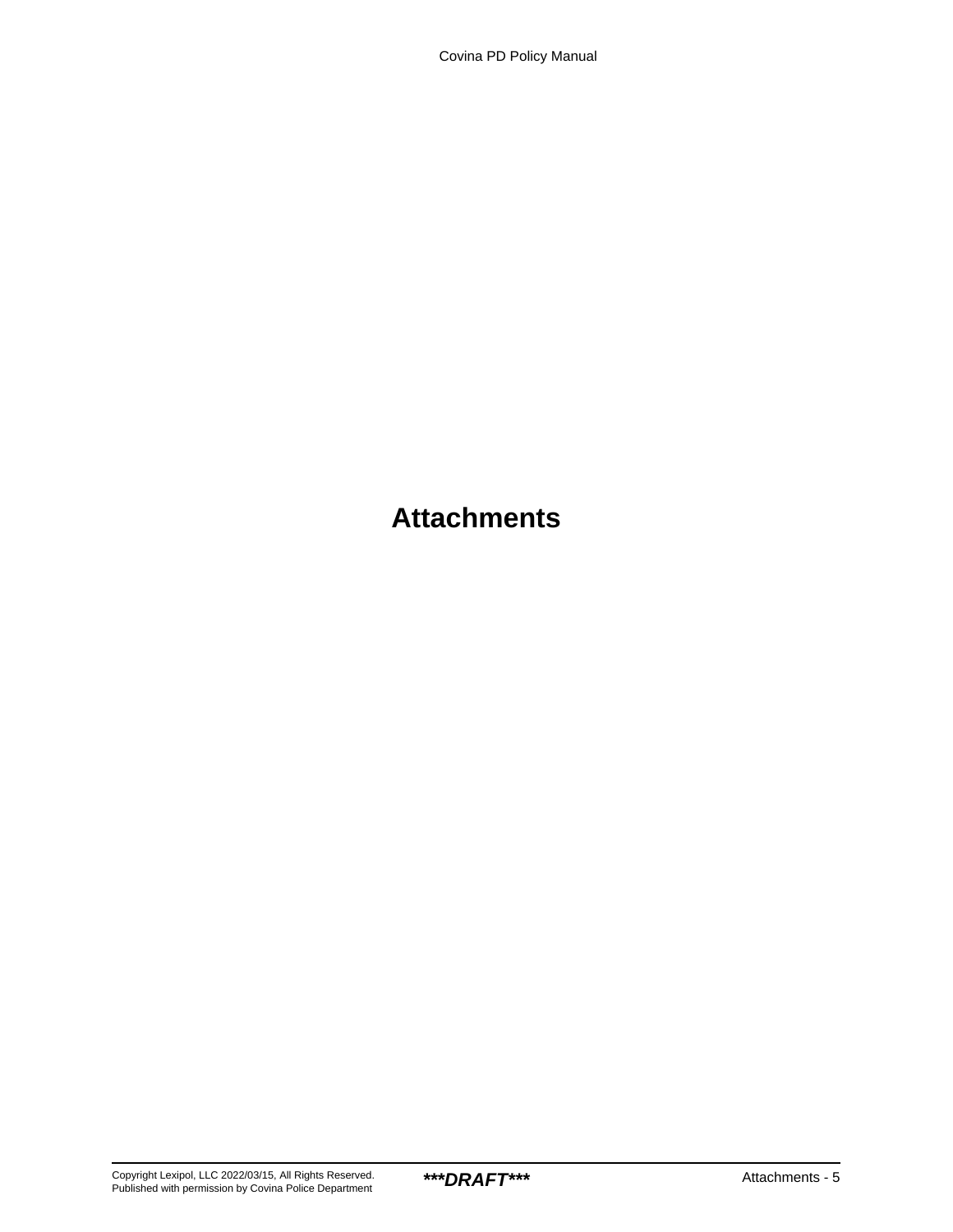# <span id="page-5-0"></span>**CA Covina PD - Equipment Inventory Attachment.pdf**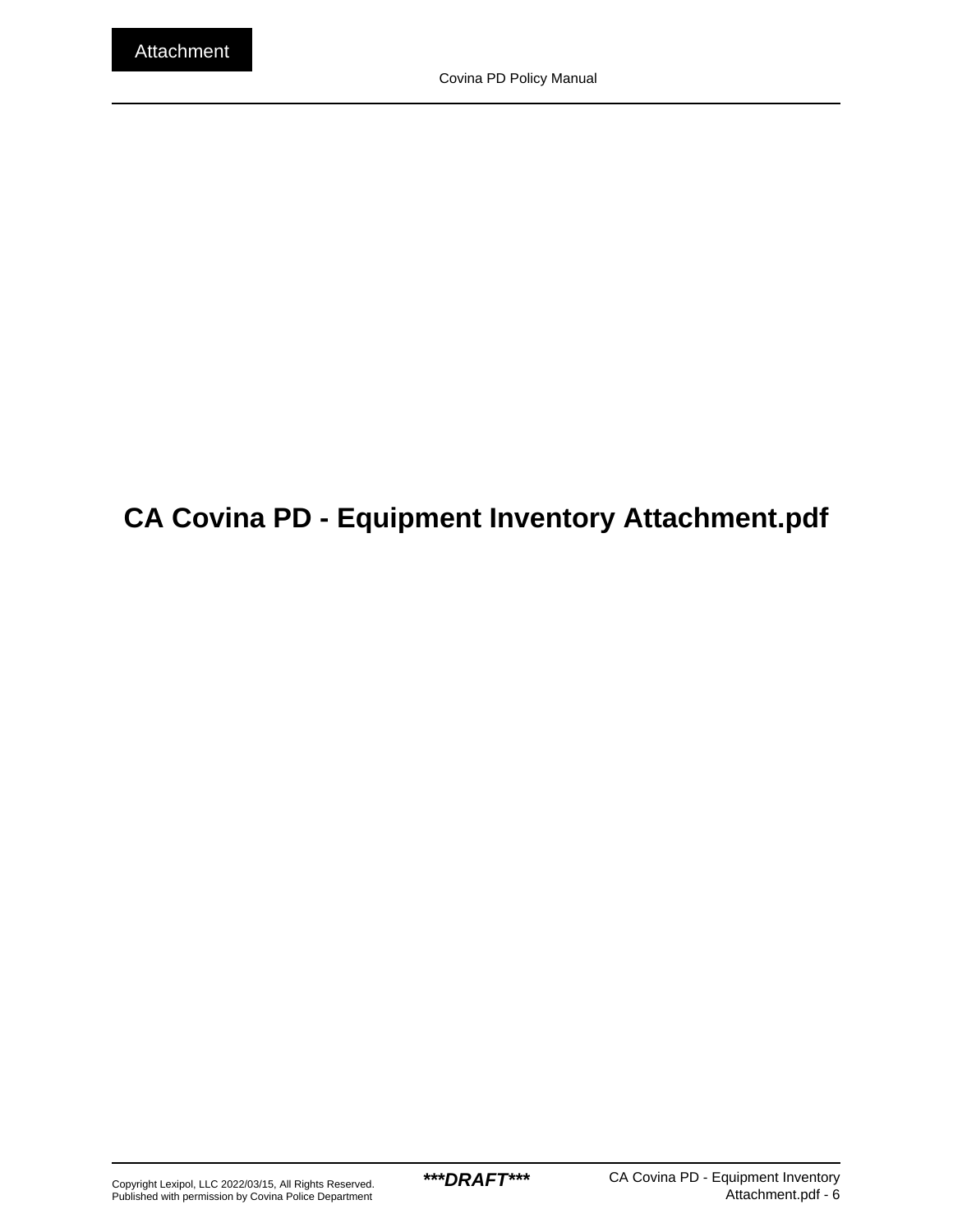# **706.4 MILITARY EQUIPMENT INVENTORY (ATTACHMENT)**

The following spreadsheet constitutes a list of qualifying equipment for the Department:

|                | Military Equipment Inventory per CPD Policy 706.4 |                                 |                  |                                            |                                                                                                      |                            |                              |
|----------------|---------------------------------------------------|---------------------------------|------------------|--------------------------------------------|------------------------------------------------------------------------------------------------------|----------------------------|------------------------------|
| #              | <b>DEPARTMENT</b>                                 | LESO PROGRAM (Y/N) ACTIVE (Y/N) |                  | <b>COMMODITY</b>                           | <b>ITEM NAME</b>                                                                                     | COST                       | 0 <sub>TY</sub>              |
| - 1            | CA COVINA POLICE DEPT                             | Y                               | Y                | <b>GROUND ROBOT</b>                        | PACKBOT 510 WITH FASTAC REMOTELY CONTROLLED VEHICLE                                                  | \$77,000.00                |                              |
| 2              | CA COVINA POLICE DEPT                             | Y                               | $_{\rm N}$       | <b>GROUND ROBOT</b>                        | PACKBOT 510 WITH FASTAC REMOTELY CONTROLLED VEHICLE                                                  | \$77,000.00                | 1                            |
| 3              | CA COVINA POLICE DEPT                             | Y                               | Y                | <b>GROUND ROBOT</b>                        | PACKBOT 510 WITH FASTAC REMOTELY CONTROLLED VEHICLE                                                  | \$77,000.00                | $\overline{1}$               |
| $\overline{4}$ | CA COVINA POLICE DEPT                             | Y                               | N                | <b>GROUND ROBOT</b>                        | UNMANNED VEHICLE, GROUND                                                                             | \$187,312.00               | 1                            |
| 5              | CA COVINA POLICE DEPT                             | Y                               | Y                | <b>GROUND ROBOT</b>                        | UNMANNED VEHICLE, GROUND-SUGVXM 1216 (PACK BOT)                                                      | \$187,312.00               | $\overline{1}$               |
| 6              | CA COVINA POLICE DEPT                             | Y                               | N                | <b>GROUND ROBOT</b>                        | UNMANNED VEHICLE, GROUND                                                                             | \$187,312.00               | $\overline{1}$               |
| $\overline{7}$ | CA COVINA POLICE DEPT                             | Y                               | Y                | <b>GROUND ROBOT</b>                        | UNMANNED VEHICLE, GROUND-SUGVXM 1216 (PACK BOT)                                                      | \$187,312.00               | $\overline{1}$               |
| 8              | CA COVINA POLICE DEPT                             | Y                               | Y                | <b>GROUND ROBOT</b>                        | UNMANNED VEHICLE, GROUND (THROWBOT RECON SCOUT)                                                      | \$12,704.58                | 1                            |
| 9              | CA COVINA POLICE DEPT                             | Y                               | $\mathbf N$      | <b>GROUND ROBOT</b>                        | UNMANNED VEHICLE,GROUND                                                                              | \$12,704.58                | $\mathbf{1}$                 |
| 10             | CA COVINA POLICE DEPT                             | Y                               | N                | <b>GROUND ROBOT</b>                        | UNMANNED VEHICLE, GROUND                                                                             | \$12,704.58                | 1                            |
| 11             | CA COVINA POLICE DEPT                             | Y                               | Y                | <b>GROUND ROBOT</b>                        | UNMANNED VEHICLE, GROUND (THROWBOT RECON SCOUT)                                                      | \$12,704.58                | $\mathbf{1}$                 |
| 12             | CA COVINA POLICE DEPT                             | Y<br>Y                          | N                | <b>GROUND ROBOT</b>                        | UNMANNED VEHICLE,GROUND                                                                              | \$12,704.58<br>\$12,704.58 | $\mathbf{1}$<br>-1           |
| 13             | CA COVINA POLICE DEPT<br>CA COVINA POLICE DEPT    | Y                               | N<br>Y           | <b>GROUND ROBOT</b><br><b>GROUND ROBOT</b> | UNMANNED VEHICLE, GROUND (THROWBOT RECON SCOUT)<br>UNMANNED VEHICLE, GROUND                          | \$12,704.58                |                              |
| 14<br>15       | CA COVINA POLICE DEPT                             | Y                               | N                | <b>GROUND ROBOT</b>                        | UNMANNED VEHICLE, GROUND (THROWBOT RECON SCOUT)                                                      | \$12,704.58                | -1                           |
| 16             | CA COVINA POLICE DEPT                             | Y                               | Y                | <b>GROUND ROBOT</b>                        | UNMANNED VEHICLE, GROUND                                                                             | \$12,704.58                | -1                           |
| 17             | CA COVINA POLICE DEPT                             | Y                               | N                | <b>GROUND ROBOT</b>                        | UNMANNED VEHICLE, GROUND                                                                             | \$12,704.58                | -1                           |
| 18             | CA COVINA POLICE DEPT                             | Y                               | N                | <b>GROUND ROBOT</b>                        | UNMANNED VEHICLE, GROUND                                                                             | \$12,704.58                |                              |
| 19             | CA COVINA POLICE DEPT                             | Y                               | Y                | ARMORED VEHICLE                            | MRAP (MINE RESISTENT AMBUSH PROTECTED)-ARMORED VEHICLE                                               | \$658,000.00               | -1                           |
| 20             | CA COVINA POLICE DEPT                             | Y                               | Y                | <b>ARMORED VEHICLE</b>                     | MAMBA-ARMORED PERSONNEL CARRIER VEHICLE                                                              | \$380,000.00               | -1                           |
| 21             | CA COVINA POLICE DEPT                             | Y                               | Y                | <b>LRAD-SOUND SYSTEM</b>                   | LONG RANGE ACOUSTIC DEVICE (LRAD) PORTABLE SYSTEM                                                    | <b>UNKNOWN</b>             | -1                           |
| 22             | CA COVINA POLICE DEPT                             | Y                               | Y                | <b>LRAD-SOUND SYSTEM</b>                   | LONG RANGE ACOUSTIC DEVICE (LRAD) PORT ABLE SYSTEM                                                   | <b>UNKNOWN</b>             | -1                           |
| 23             | CA COVINA POLICE DEPT                             | Y                               | N                | <b>LRAD-SOUND SYSTEM</b>                   | LONG RANGE ACOUSTIC DEVICE (LRAD) PORTABLE SYSTEM                                                    | <b>UNKNOWN</b>             | -1                           |
| 24             | CA COVINA POLICE DEPT                             | Y                               | N                | <b>LRAD-SOUND SYSTEM</b>                   | LONG RANGE ACOUSTIC DEVICE (LRAD) MOUNTED SYSTEM W/UNIT                                              | <b>UNKNOWN</b>             | -1                           |
| 25             | CA COVINA POLICE DEPT                             | Y                               | Y                | <b>LRAD-SOUND SYSTEM</b>                   | LONG RANGE ACOUSTIC DEVICE (LRAD) MOUNTED SYSTEM W/UNIT                                              | <b>UNKNOWN</b>             | $\mathbf{1}$                 |
| 26             | CA COVINA POLICE DEPT                             | N                               | Y                | <b>NFD</b>                                 | NOISE FLASH DEVICE (NFD)/RELOADABLE #8901-DEFENSE TECHNOLOGY                                         | \$34.41                    | 18                           |
| 27             | CA COVINA POLICE DEPT                             | $\mathbf N$                     | Y                | CS CHEMICAL AGENT                          | SPEDE-HEAT #1072-DEFENSE TECHNOLOGY                                                                  | \$31.05                    | 9                            |
| 28             | CA COVINA POLICE DEPT                             | N                               | Y                | CS CHEMICAL AGENT                          | FLAMELESS TRI-CHAMBER #1032-DEFENSE TECHNOLOGY                                                       | \$38.41                    | 5                            |
| 29             | CA COVINA POLICE DEPT                             | $\mathbf N$                     | Y                | CS CHEMICAL AGENT                          | 5230 INDOOR BAFFLED #5230B-CTS (COMBINED TACTICAL SYSTEMS)                                           | \$49.75                    | 6                            |
| 30             | CA COVINA POLICE DEPT                             | N                               | Y                | <b>SMOKE</b>                               | MIL/MAX SMOKE #1083-DEFENSE TECHNOLOGY                                                               | \$36.90                    | 8                            |
| 31             | CA COVINA POLICE DEPT                             | $\mathbf N$                     | Y                | <b>SMOKE</b>                               | SAF-SMOKE #1063-DEFENSE TECHNOLOGY                                                                   | \$30.70                    | 2                            |
| 32             | CA COVINA POLICE DEPT                             | N                               | Y                | CS CHEMICAL AGENT                          | POCKET TACTICAL #1016-DEFENSE TECHNOLOGY                                                             | \$26.41                    | $\overline{2}$               |
| 33             | CA COVINA POLICE DEPT                             | $\mathbf N$                     | Y                | CS CHEMICAL AGENT                          | 37MM LIQUID FERRET #1162-DEFENSE TECHNOLOGY                                                          | \$22.30                    | 15                           |
| 34             | CA COVINA POLICE DEPT                             | N                               | Y                | CN CHEMICAL AGENT                          | 37 MM POWDER FERRET #1191-DEFENSE TECHNOLOGY                                                         | \$24.70                    | $\,$ 8 $\,$                  |
| 35             | CA COVINA POLICE DEPT<br>CA COVINA POLICE DEPT    | N<br>N                          | Y<br>Y           | CS CHEMICAL AGENT<br><b>OC-PEPPER</b>      | INST ANT ANEOUS BLAST #1042-DEFENSE TECHNOLOGY                                                       | \$49.82<br>\$47.18         | $\mathbf{1}$<br>1            |
| 36             |                                                   |                                 |                  |                                            | AEROSOL OC (OLEORESIN CAPSICUM) VAPOR #1056-DEFENSE TECHNOLOGY                                       |                            |                              |
| 37             | CA COVINA POLICE DEPT                             | N                               | Y                | CHEMICAL AGENT KIT                         | CROWD CONTROL CHEMICAL AGENT MODULE/KIT-AARDVARK #AARD-10028                                         | \$5,800.00                 | -1                           |
|                | CA COVINA POLICE DEPT                             | N                               | Y                | CS CHEMICAL AGENT                          | HAN-BALL CS #1092-DEFENSE TECHNOLOGY                                                                 | SEE LINE 37                | 10                           |
|                | CA COVINA POLICE DEPT                             | N                               | Y                | CS CHEMICAL AGENT                          | SPEDE-HEAT #1072-DEFENSE TECHNOLOGY                                                                  | SEE LINE 37                | 17                           |
|                | CA COVINA POLICE DEPT                             | $\mathbf N$                     | Y                | <b>SMOKE</b>                               | MAX SMOKE LARGE CAN #1073-DEFENSE TECHNOLOGY                                                         | SEE LINE 37                | 20                           |
|                | CA COVINA POLICE DEPT                             | N                               | Y                | CS CHEMICAL AGENT                          | TRIPLE CHASER GRENEDE #1026-DEFESNSE TECHNOLOGY                                                      | SEE LINE 37                | 10                           |
|                | CA COVINA POLICE DEPT                             | N                               | Y                | CS CHEMICAL AGENT                          | 40MM SKAT-SHELL CS #6172-DEFENSE TECHNOLOGY                                                          | SEE LINE 37                | 10                           |
|                | CA COVINA POLICE DEPT                             | N                               | Y                | CS CHEMICAL AGENT                          | 40MM LR SPEDE-HEAT CS #6182-DEFENSE TECHNOLOGY                                                       | SEE LINE 37                | 10                           |
|                | CA COVINA POLICE DEPT                             | N                               | Y                | CS CHEMICAL AGENT                          | 40MM MUZZLE BLAST ROUND CS #6042-DEFENSE TECHNOLOGY                                                  | SEE LINE 37                | 10                           |
|                | CA COVINA POLICE DEPT                             | N                               | Y                | OC-PEPPER                                  | MK-9 PEPPER SPRAY OC (OLEORESIN CAPSICUM #5099-DEFENSE TECHNOLOGY                                    | SEE LINE 37                | 10                           |
| 38             | CA COVINA POLICE DEPT                             | N                               | Y                | <b>LAUNCHER</b>                            | 40 MM LAUNCHER-LMT-DEFENSE TECHNOLOGY                                                                | \$1,200.00                 | $\mathbf{1}$                 |
|                |                                                   |                                 |                  |                                            |                                                                                                      |                            |                              |
| 39             | CA COVINA POLICE DEPT                             | $_{\rm N}$                      | Y                | <b>LAUNCHER</b>                            | 37MM DESIGNATED CNS GAS LAUNCHER-DEFENSE TECHNOLOGY                                                  | \$400.00                   | $\mathbf{1}$                 |
| 40             | CA COVINA POLICE DEPT                             | $_{\rm N}$                      | Y                | <b>LAUNCHER</b>                            | 37MM DESIGNATED CNS GAS LAUNCHER-DEFENSE TECHNOLOGY                                                  | \$400.00                   | $\mathbf{1}$                 |
| 41             | CA COVINA POLICE DEPT                             | $_{\rm N}$                      | $\mathbf Y$      | PEPPERBALL                                 | PEPPERBALL MUNITIONS (375 COUNT CONTAINER)                                                           | \$796.50                   | < 1100                       |
| 42             | CA COVINA POLICE DEPT                             | $_{\rm N}$                      | Y                | <b>LAUNCHER</b>                            | PEPPERBALL DESIGNATED LAUNCHER-TIPPMAN 200TX                                                         | \$400.00                   | $\mathbf{1}$                 |
| 43             | CA COVINA POLICE DEPT                             | $\mathbf N$                     | $\mathbf Y$      | <b>LAUNCHER</b>                            | PEPPERBALL DESIGNATED LAUNCHER-TIPPMAN 200TX                                                         | \$400.00                   | $\mathbf{1}$                 |
| 44             | CA COVINA POLICE DEPT                             | $\, {\rm N}$                    | Y                | <b>LAUNCHER</b>                            | PEPPERBALL DESIGNATED LAUNCHER-TIPPMAN 200TX                                                         | \$400.00                   | $\mathbf{1}$                 |
| 45             | CA COVINA POLICE DEPT                             | $\, {\rm N}$                    | $\mathbf Y$      | <b>LAUNCHER</b>                            | PEPPERBALL DESIGNATED LAUNCHER-TIPPMAN 200TX                                                         | \$400.00                   | $\mathbf{1}$                 |
| 46             | CA COVINA POLICE DEPT                             | $\, {\rm N}$                    | Y                | <b>LAUNCHER</b>                            | PEPPERBALL DESIGNATED LAUNCHER-FTC W/ELECTRIC HOPPER                                                 | \$600.00                   | $\mathbf{1}$                 |
| 47             | CA COVINA POLICE DEPT<br>CA COVINA POLICE DEPT    | $\, {\rm N}$<br>$\mathbf N$     | $\mathbf Y$<br>Y | <b>LAUNCHER</b><br><b>LAUNCHER</b>         | 40MM DESIGNATED LAUNCHER 1325-DEFENSE TECHNOLOGY<br>40MM DESIGNATED LAUNCHER 1325-DEFENSE TECHNOLOGY | \$1,000.00                 | $\mathbf{1}$<br>$\mathbf{1}$ |
| 48             | CA COVINA POLICE DEPT                             | $_{\rm N}$                      | $\mathbf Y$      | <b>LAUNCHER</b>                            | 40MM DESIGNATED LAUNCHER 1325-DEFENSE TECHNOLOGY                                                     | \$1,000.00<br>\$1,000.00   | $\mathbf{1}$                 |
| 49             | CA COVINA POLICE DEPT                             | $\mathbf N$                     | Y                | <b>LAUNCHER</b>                            | 40MM DESIGNATED LAUNCHER 1325-DEFENSE TECHNOLOGY                                                     | \$1,000.00                 | $\mathbf{1}$                 |
| 50<br>51       | CA COVINA POLICE DEPT                             | $_{\rm N}$                      | $\mathbf Y$      | <b>MUNITION</b>                            | 40MM MUNITION SPONGE ROUND #6325-DEFENSE TECHNOLOGY                                                  | \$21.53                    | 38                           |
| 52             | CA COVINA POLICE DEPT                             | $_{\rm N}$                      | Y                | <b>MUNITION</b>                            | BEANBAG MUNITION #3027-12 GAUGE-DEFENSE TECHNOLOGY                                                   | \$5.53                     | 200                          |
| 53             | CA COVINA POLICE DEPT                             | $_{\rm N}$                      | $\mathbf Y$      | <b>MUNITION</b>                            | BREACHING MUNITION-12 GAUGE #3105 TKO-DEFENSE TECHNOLOGY                                             | \$6.59                     | 35                           |
| 54             | CA COVINA POLICE DEPT                             | N                               | Y                | LAUNCHING DEVICE                           | CTS (COMBINED TACTICAL SYSTEMS) MODEL LC5 TACTICAL LAUNCHER                                          | \$346.50                   | $\overline{c}$               |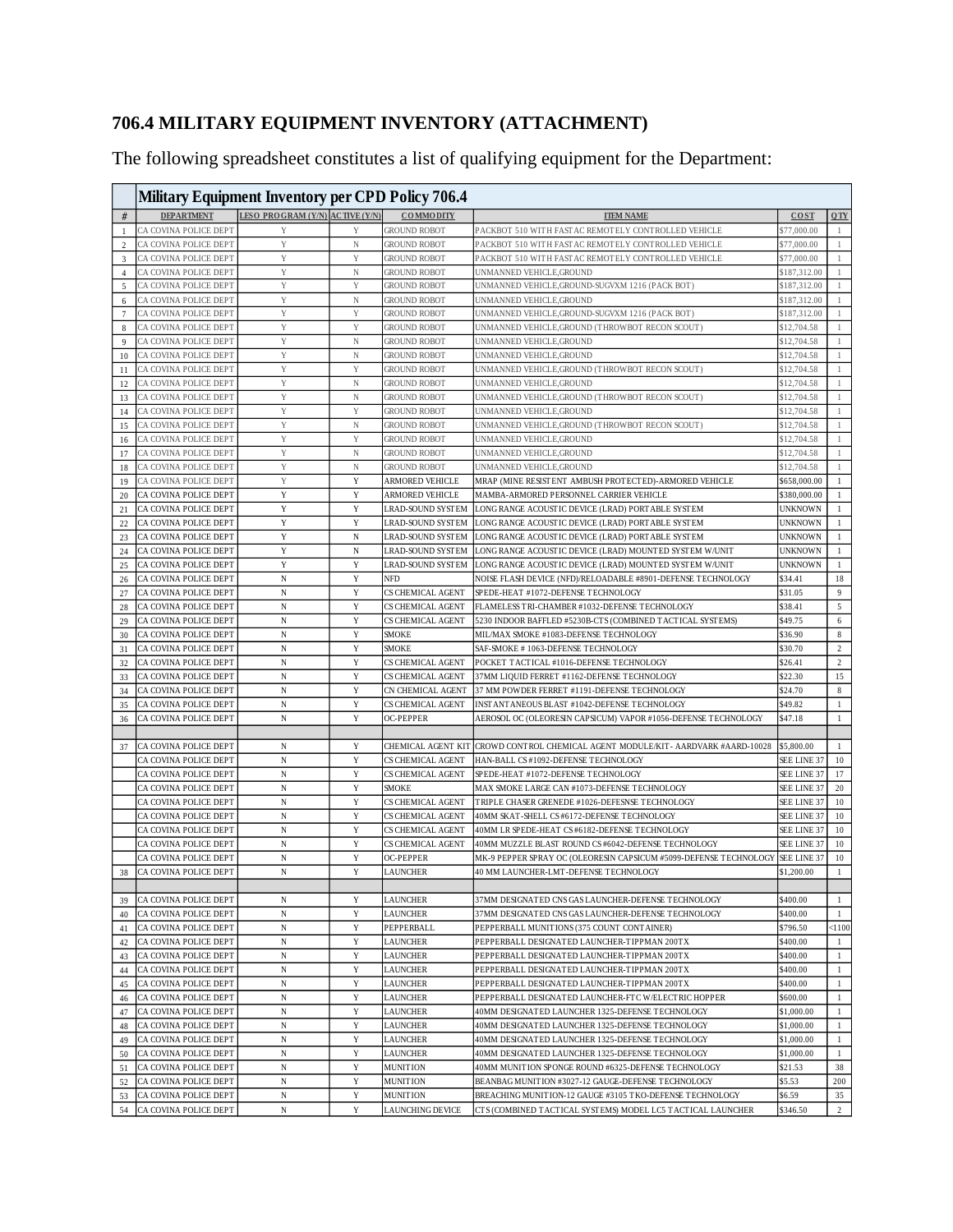The following information pertains to the qualifying equipment on the spreadsheet. Sections entitled description and capabilities, quantity, cost, expected lifespan, purpose, fiscal impact, legal and procedural and training are described further within each category.

# **Item number 1 through 18 - Ground Robot**

**Description/Capabilities:** The robots are controlled via remote control and powered with a lithium battery. Inventory contains three different models varying in size and ability. These robots are used, not all are operational and are designated as active or non-active. Non-active robots are used for spare parts and/or are placed in reserve status for future use if necessary.

**Quantity:** Refer to Attachment.

**Cost:** No initial cost. Acquired through the Law Enforcement Support-LESO/1033 program. Refer to Attachment. Listed cost is based on US Government initial cost if available.

**Expected Lifespan:** An active unit's lifespan is approximately 3-5 years based on routine use, maintenance and parts. A non-active unit is stored for parts and are placed in reserve status.

**Purpose:** The robots are primarily used by the Department's tactical team however can be used by all Department personnel. Robots are placed into an area, building, room and other places prior to entry by Department personnel for safety reasons. Robots could be used for natural disaster and/or for non-emergency purposes where risk of entry to an area, building, room and other places exists. All robots have video capability and one model has the ability to move small objects.

**Fiscal Impact:** The robots were acquired through the LESO program with no initial cost to the Department. Annual maintenance cost is approximately \$100.00.

**Legal and Procedural:** Ground robots equipped with audio equipment (if applicable) may require a search warrant based on use if used for law enforcement purposes. Designated Department personnel have attended training related to this issue.

**Training:** Training on the robots is done in-house and in a controlled setting and/or environment prior to deployment in the field.

# **Item number 19 - MRAP (Mine Resistant Ambush Protected) - Armored Vehicle**

**Description/Capabilities:** The MRAP is a four-wheeled armored vehicle made by MAXXPRO. The vehicle has two side doors, two roof openings and one large rear facing door. The vehicle has air brakes, contains numerous seats inside and several outside storage lockers for equipment. The vehicle is identified with Department markings, equipped with additional lighting, a unit control system and a police radio.

**Quantity:** 1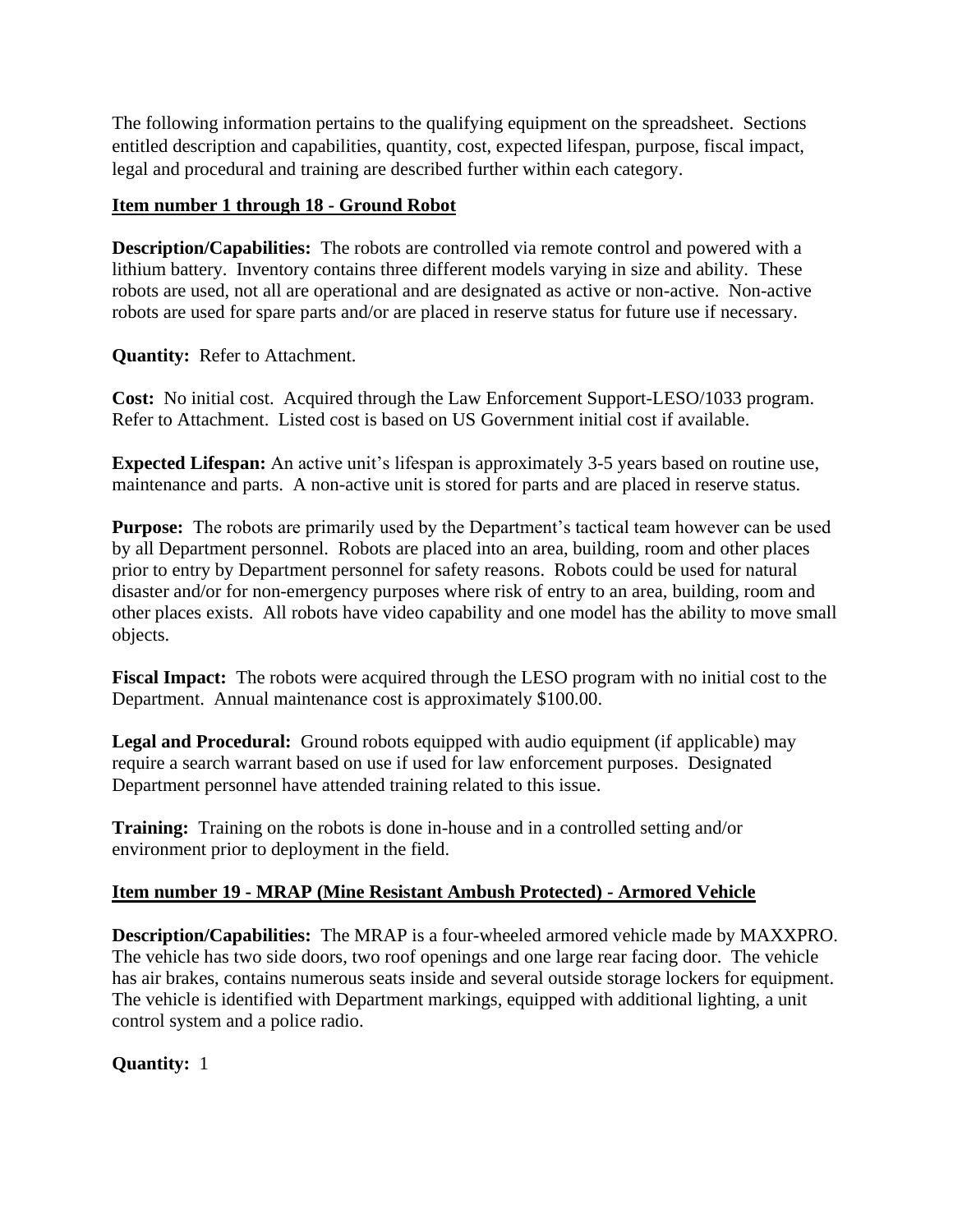**Cost:** No initial cost. Acquired through the Law Enforcement Support-LESO/1033 program. Refer to Attachment. Listed cost is based on US Government initial cost if available.

**Expected Lifespan:** Approximately 7-10 years based on routine use, maintenance and parts availability.

**Purpose:** The MRAP is used to transport Department personnel, primarily tactical team members, to designated high-risk law enforcement operations. The armor on this vehicle provides protection from firearm projectiles and/or other projectiles. This vehicle can also be used as a rescue vehicle due to its ballistic protection.

**Fiscal Impact:** The MRAP was acquired from a military base in El Paso, Texas. Two members of the Department traveled to El Paso, Texas and drove the vehicle to Covina, California. Initial cost was airfare, lodging, food, fuel costs and was completed on-duty. There are on-going costs to ensure Class B licensing requirements through a trainer and/or the California DMV which is covered with the annual Department budget which occurs on occasion. Annual maintenance cost of the vehicle is done through a local heavy equipment/vehicle service company which is part of the annual Department budget. Additional equipment, such as tires, have been acquired through the LESO program and are stored at our local heavy equipment/vehicle service company. Annual cost including fuel is approximately \$3,000.000 and is part of the annual Department budget.

**Legal and Procedural:** Class B licensing requirement except in an emergency situation.

**Training:** Designated personnel initially completed in-house training with members of the US Military. Designated personnel also attain their California Class B license. Designated personnel have attended specific training on the use of armored vehicles in a law enforcement setting from an outside training source. In-house training occurs on an annual basis.

# **Item number 20 - MAMBA Armored Personnel Carrier - Armored Vehicle**

**Description/Capabilities:** The MAMBA is a four-wheeled armored vehicle made by Reumach OMC. The vehicle has one rear door, two roof openings and numerous seats inside the vehicle. The vehicle contains several outside lockers for equipment storage and platforms were added to allow personnel to stand alongside the vehicle while in transit. The vehicle is clearly identified with Department markings and equipped with additional lighting, a unit control system and a police radio. This vehicle can also be used as a rescue vehicle due to its ballistic protection.

# **Quantity**: 1

**Cost:** No initial cost. Acquired through the Law Enforcement Support-LESO/1033 program. Refer to Attachment. Listed cost is based on US Government initial cost if available.

**Expected Lifespan:** Approximately 1-3 years based on routine use, maintenance and parts availability.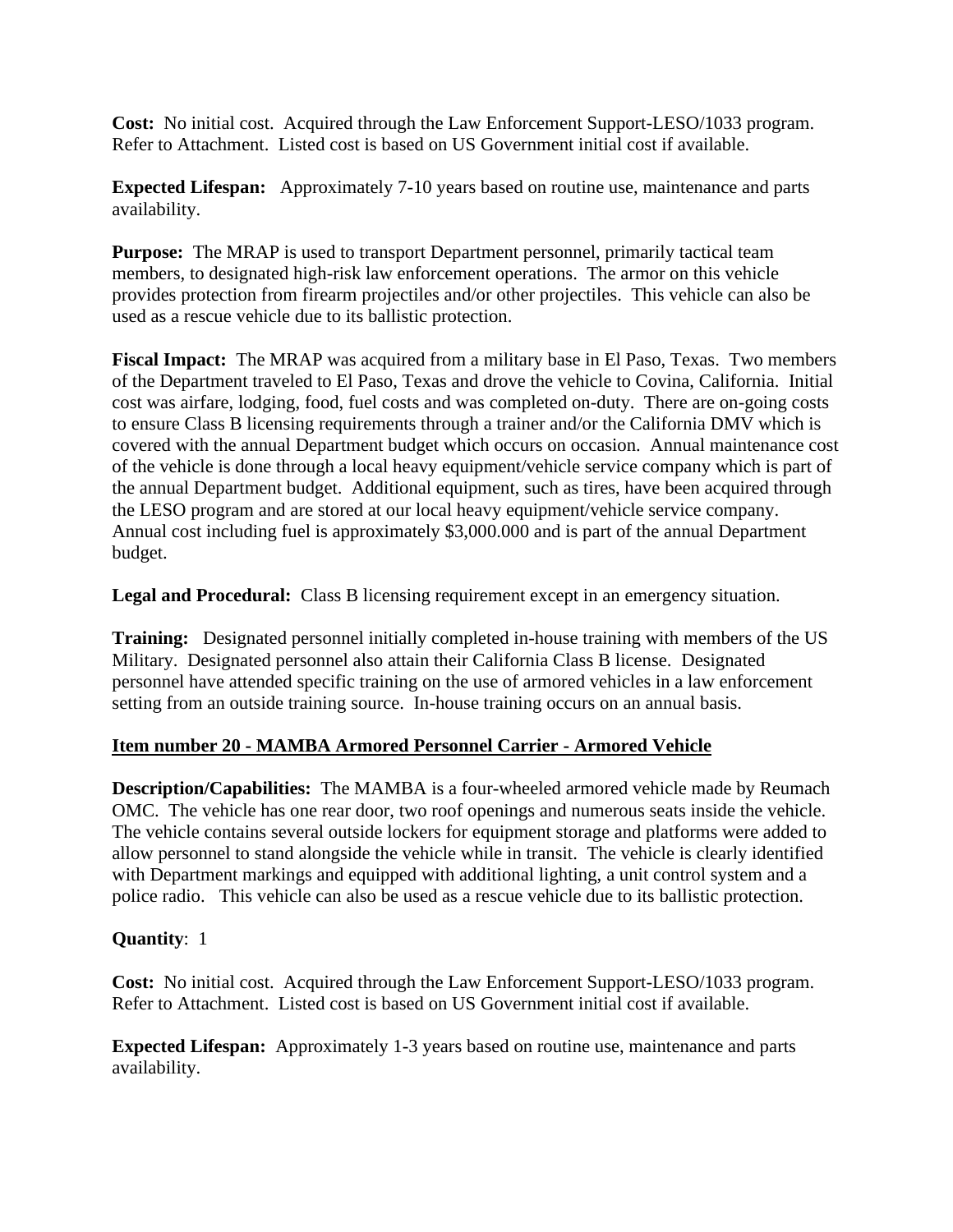**Purpose:** The MAMBA is used to transport Department personnel, primarily tactical team members, to designated high-risk law enforcement details. The armor on this vehicle provides protection from firearm projectiles and/or other projectiles. This vehicle can also be used as a rescue vehicle due to its ballistic protection.

**Fiscal Impact:** The MAMBA was acquired from another law enforcement agency in Los Angeles County that was a part of the LESO program. Initial cost to restore the vehicle for use was done in conjunction with a local auto body company and heavy vehicle/equipment service company which was donated to the Department. On-going costs to ensure Class B licensing requirements through a trainer and/or California DMV which is part of the Department budget occurs on occasion. Annual maintenance of the vehicle is done through a local heavy equipment/vehicle service company which is part of the Department budget. Annual cost including fuel is approximately \$6,000.00 and is part of the Department budget.

**Legal and Procedural:** Class B licensing requirement except in an emergency situation.

**Training:** Designated personnel initially completed in-house training with members of the US Military. Designated personnel also attain their California Class B license. Designated personnel have also attended training on the use of armored vehicles in a law enforcement setting from an outside training source. Tactical team members conduct designated annual training with this vehicle. All sworn personnel receive basic operations in-house training on this vehicle.

# **Item number 21 through 25 - LRAD (Long-Range Acoustic Device)**

**Description/Capabilities:** The LRAD is a speaker and sound energy system developed by (LRAD Corporation) Genasys.

**Quantity:** Refer to Attachment.

**Cost:** No initial cost. Acquired through the Law Enforcement Support-LESO Program/1033 Program. Refer to Attachment. Listed cost is based on US Government initial cost if available.

**Expected Lifespan:** Approximately 20 years based on routine use and maintenance.

**Purpose:** The LRAD is a speaker system used to communicate commands to an individual and/or a group of individuals. The system has the ability to deliver higher than normal loud sounds over various distances. Portable LRAD devices are often times used at outside training locations to communicate with Department personnel. Designated LRAD devices are placed on armored vehicles and used to communicate to people during tactical operations.

**Fiscal Impact:** The LRAD device(s) was acquired through the LESO program. Annual cost is approximately \$100.00.

**Legal and Procedural:** Department Directive (Policy 16-03).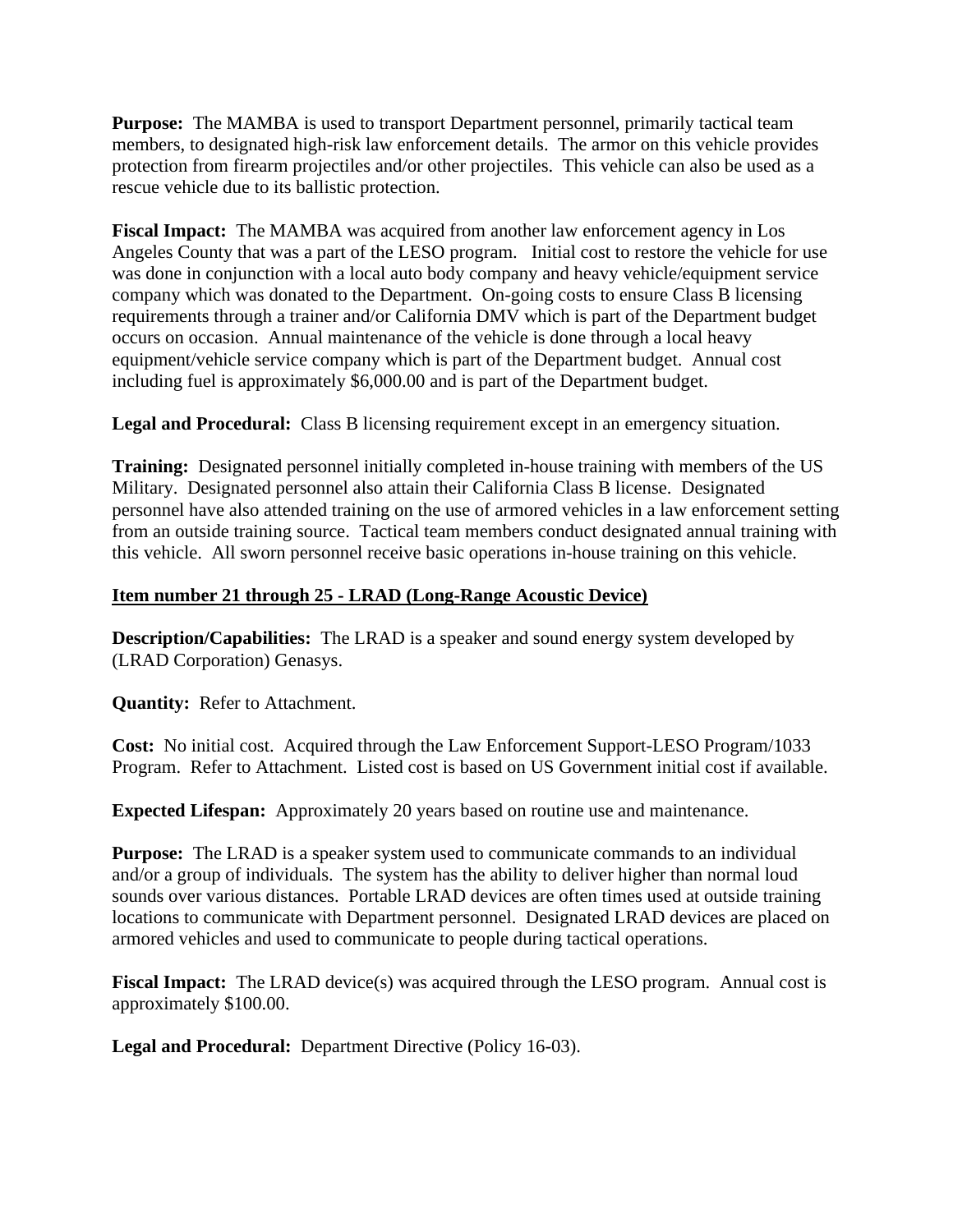**Training:** Designated personnel initially completed in-house training with members of the US Military.

# **Item number 26 - Noise Flash Device (NFD)**

**Description/Capabilities**: An NFD is a less lethal munition. The NFD used by the Department is reloadable type #8901 by Defense Technology. The NFD is placed into a metal cylindrical shaped body with ports. The metal cylindrical shaped body can be reused based on the manufacturer's specifications.

**Quantity:** Refer to Attachment.

**Cost:** Refer to Attachment.

**Expected Lifespan:** One time use for an NFD. Expiration is based on the Manufacturer's designated date of manufacture. Metal cylindrical shaped body needs replacement after designated number of deployments per the manufacturer.

**Purpose**: An NFD is used to facilitate an effective resolution to assaultive or high-risk situations where distracting, disorienting or moving an individual or group of people, to effect an arrest or clear an area is desired.

**Fiscal Impact:** Initial cost was covered within the annual Department budget. Munitions are purchased based on need and/or stock. Additional equipment, specifically storage containers designed for NFD storage, and metal cylindrical shaped bodies are purchased through the annual Department budget. Annual cost is approximately \$250.00.

**Legal and Procedural:** Primarily a tactical team deployment munition. Department Policy section 404, applicable related Department procedures and the law. Authority to use certain munitions is based on the Department Policy and procedures considering the tactical operation and the law. These devices are controlled by ATF and a separate usage log is maintained by the Department. Devices are stored in approved storage containers.

**Training:** Initial training in the use of an NFD generally occurs at the POST certified 80-hour SWAT course. In-house training for designated personnel occurs on an annual basis from trained instructors. Trained instructors also receive additional training from the manufacturer and/or vendor prior to sale of NFD devices to the Department.

# **Item number 27 through 36 - CS (2-chlorobenzalmalmalononitrile) Gas, CN (chloroacetophenone), Smoke and OC (Oleoresin Capsicum)**

**Description/Capabilities:** CS gas, CN gas, smoke and OC are encased in metal devices by the manufacturer. CS gas, CN gas, smoke and OC devices are clearly marked and the manufacturer has developed different models which vary in size and method the product is released. The Military Equipment Inventory List contains the manufacturer of the product and model number for each munition. Detailed information on these products is available on the manufacturer's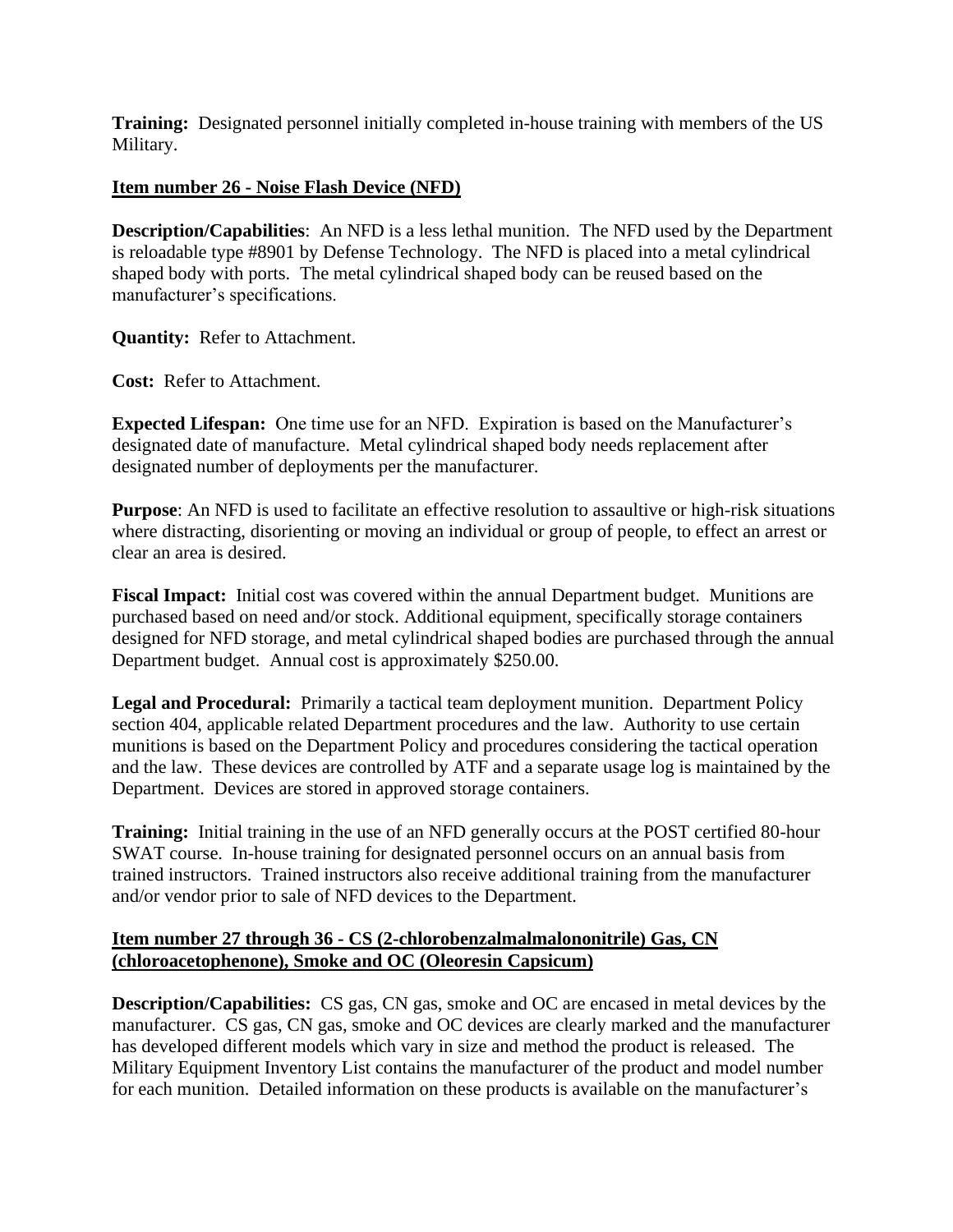internet site. Smoke is not a CS gas, CN gas nor an OC product. Smoke is maintained within this list for inventory purposes only. OC is commonly referred to as pepper spray. Refer to the Military Equipment Inventory List for further information.

**Quantity:** Refer to Attachment.

**Cost:** Refer to Attachment.

**Expected Lifespan:** One time use on CS/CN gas and smoke. Expiration on these munitions is based on manufacturer's date of manufacture. OC lifespan is based on quantity dispersed and manufacturer's specifications.

**Purpose:** CS/CN gas, smoke and OC munitions can be used by Department patrol, tactical team and/or Area D personnel for tactical operations. This supply is primarily maintained for tactical team and Area D purposes related to high risk, barricade and/or mobile field force situations. Smoke can also be used for concealment purposes during tactical operations.

**Fiscal Impact:** Initial cost was covered within the annual Department budget. Annual cost is approximately \$250.00. Munitions are purchased based on need and/or stock.

**Legal and Procedural:** Department Policy sections 300, 302, 404, 430, applicable related Department procedures and the law. Penal Code 13652 and related sections. Authority to use certain munitions is based on the Department Policy and procedures considering the tactical operation and the law.

**Training:** Department personnel receive initial chemical agent munitions training in the police academy. Additional training is done through in-house training prior to the field officer training program. Tactical team personnel receive training during their 80-hour POST certified SWAT school. Tactical team personnel also receive annual in-house training from trained instructors. Area D personnel attend annual training from trained instructors. Remaining personnel receive on-going training on an annual basis during firearms training however this training primarily focuses on the deployment of gas masks and an overview of chemical agent munitions.

# **Item number 37 containing CS (2-chlorobenzalmalononitrile) Gas, Smoke and OC (Oleoresin Capsicum)**

**Description/Capabilities:** Item number 37 is a Crowd Control Chemical Agent Module/Kit assembled by Aardvark Tactical. The three boxes contain Defense Technology CS chemical agents, smoke and OC munitions. The Military Equipment Inventory List contains the manufacturer of the product and model number of each munition. Detailed information on these products is available on the manufacturer's internet site. Smoke is not a CS gas product nor an OC product. Smoke is maintained within this list for inventory purposes only. OC is commonly referred to as pepper spray. Refer to the Military Equipment List for further information.

**Quantity:** Refer to Attachment.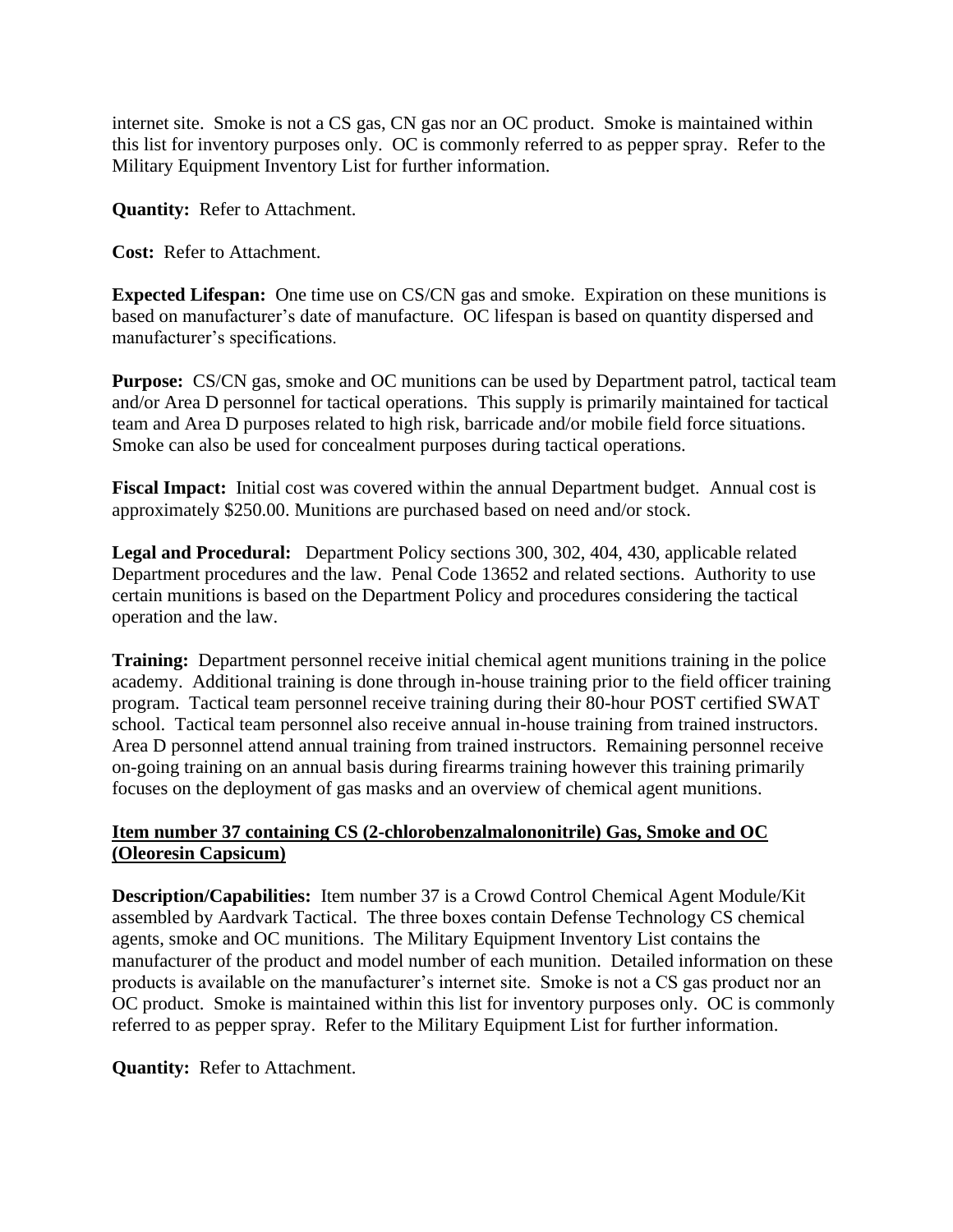**Cost:** No initial cost. Purchased by a local business. Refer to Attachment.

**Expected Lifespan:** One time use on CS gas and smoke. Expiration based on manufacturer's designated date of manufacture. OC lifespan is based on quantity dispersed and manufacturer's specifications.

**Purpose:** Patrol and tactical operations. Can be used by patrol, tactical team and/or Area D personnel. This module/kit is primarily maintained for Mobile Field Force operations.

**Fiscal Impact:** Annual cost is approximately \$250.00. There will be a cost to replace used and/or expired munitions based on market value of device to be replaced in order to maintain listed purpose. Munitions are purchased based on need and/or stock.

**Legal and Procedural:** Department Policy sections 300, 302, 404, 430, applicable related Department procedures and the law. Penal Code 13652 and related sections. Authority to use certain munitions is based on the Department Policy and procedures considering the tactical operation and the law.

**Training:** Department personnel receive initial chemical agent training in the police academy. Additional training is done through in-house training prior to the field officer training program. Tactical team personnel receive additional training during their 80-hour SWAT school. Tactical team personnel receive on-going in-house training from trained instructors. Area D personnel attend annual training on an annual basis from trained instructors. Remaining personnel receive on-going training on an annual basis during firearms training however this training primarily focuses on the deployment of gas masks and an overview of chemical agent munitions.

# **Item number 38 - 40MM LMT Launcher**

**Description/Capabilities:** The 40MM LMT launcher by Defense Technology is a lightweight single shot 40 MM launcher. The launcher comes equipped with a picatinny rail mounting system with a bead sight which will accept a wide array of enhanced optics or sighting systems. A sling can be applied and used for carrying purposes.

**Quantity:** Refer to Attachment.

**Cost**: No initial cost. Purchased by a local business. Refer to Attachment.

**Expected Lifespan:** Approximately 25 years based on routine use and maintenance.

**Purpose:** Launches standard 40MM less lethal munitions for law enforcement purposes in accordance with existing Department policy. **Fiscal Impact:** Annual cost is approximately \$25.00.

**Legal and Procedural:** Department Policy sections 300, 302, 404, 430, applicable related Department procedures and the law. Penal Code 13652 and related sections. Authority to use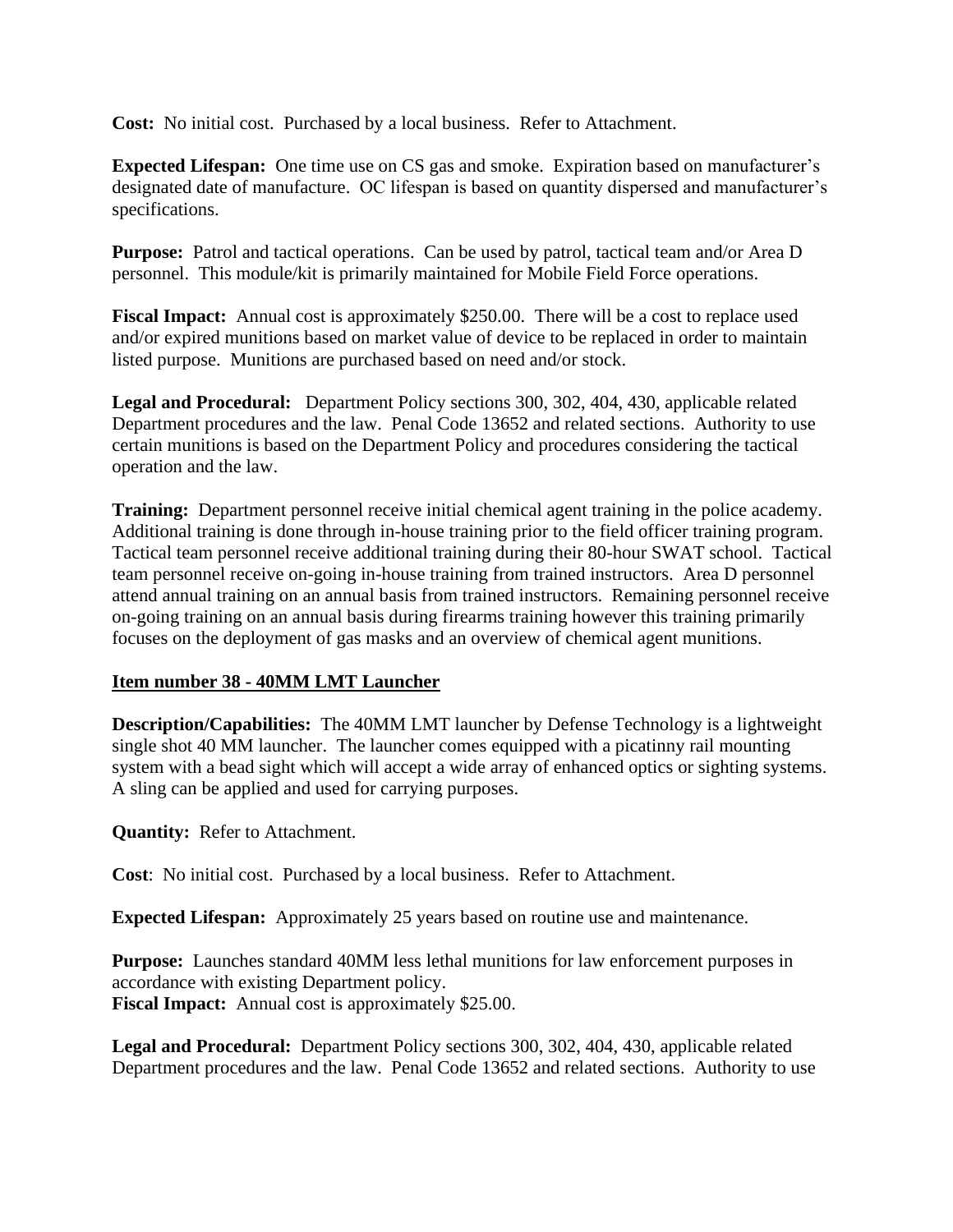certain munitions is based on the Department Policy and procedures considering the tactical operation and the law.

**Training:** Department personnel receive initial and on-going in-house training on the deployment of the 40MM LMT launcher. Item is similar to Department owned 40MM model 1325 and 37MM launchers.

## **Item number 39 through 40 - 37MM Launcher**

**Description/Capabilities:** The 37MM launcher is a single shot munitions launcher by Defense Technology. The launcher has a bead sight and a sling can be applied for carrying purposes.

**Quantity:** Refer to Attachment.

**Cost:** Refer to Attachment.

**Expected Lifespan:** Approximately 3-5 years based on routine use and maintenance. Department is considering phasing this equipment out and replacing it with similar 40MM equipment.

**Purpose:** Launches standard 37MM less lethal munitions. These launchers are specifically designated to the Tactical Team for 37MM chemical agent deployment.

**Fiscal Impact:** Item is 20+ years old however operates effectively. Annual maintenance cost is approximately \$25.00.

**Legal and Procedural:** Department Policy sections 300, 302, 404, 430, applicable related Department procedures and the law. Penal Code 13652 and related sections. Authority to use certain munitions is based on the Department Policy and procedures considering the tactical operation and the law.

**Training:** Designated Department personnel receive initial and on-going in-house training on the deployment of 37MM launcher. It is similar to the 40MM model 1325 and LMT launchers.

### **Item number 41 - Pepperball**

**Description/Capabilities:** Pepperball PAVA powder projectiles by Pepperball are plastic spheres that are filled with OC (Oleoresin Capsicum) based product. Projectiles are launched from a device commonly referred to as a launcher which is similar to a launcher used to launch paintball products.

**Quantity:** Refer to Attachment. **Cost:** Refer to Attachment.

**Expected Lifespan:** Single use.Expiration based on manufacturer's designated date of manufacture.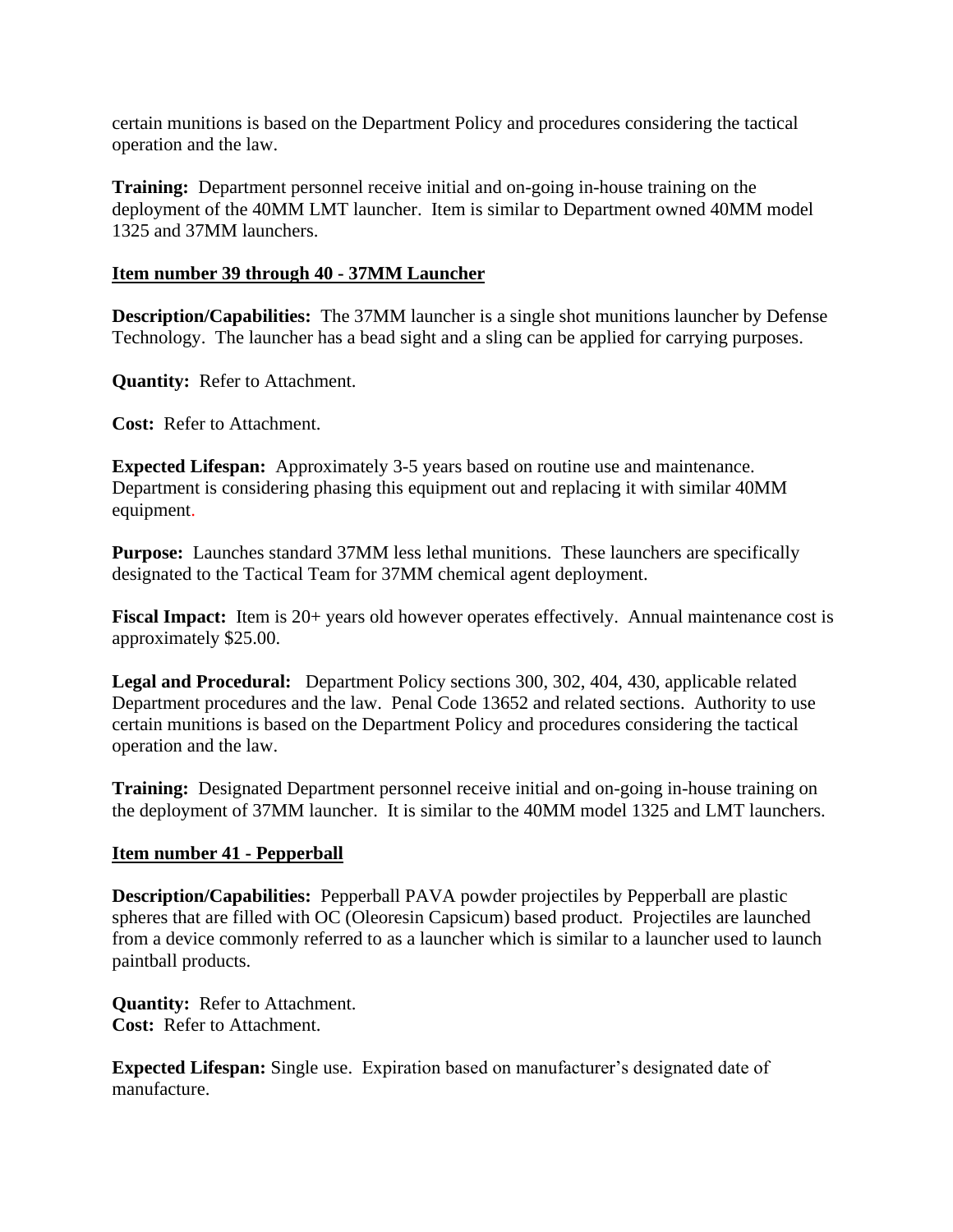**Purpose:** Patrol and tactical operations. Projectiles can be launched into an area, vehicle and/or at person(s).

**Fiscal Impact:** Initial cost was covered within the annual Department budget. Munitions are purchased based on need and/or stock. Annual cost is approximately \$ 750.00.

**Legal and Procedural:** Department Policy sections 300, 302, 404, 430, applicable related Department procedures and the law. Penal Code 13652 and related sections. Authority to use certain munitions is based on the Department Policy and procedures considering the tactical operation and the law.

**Training:** Department personnel receive initial chemical agent training in the police academy. Additional training is done through in-house training prior to the field officer training program. Tactical team personnel generally receive additional training during their 80-hour SWAT school. Tactical team personnel receive on-going in-house training from certified instructors. Area D personnel attend annual training with tactical team personnel on an annual basis from certified instructors. Remaining personnel receive on-going training on an annual basis during firearms training.

## **Item number 42 through 46 - Pepperball Launcher**

**Description/Capabilities:** A Pepperball launcher is a compressed air propelled less-lethal device used to launch Pepperball munitions. Pepperball munitions are placed in a hopper (storage container) which is attached to the launcher. A sling can be applied for carrying purposes. Refer to Military Equipment List for manufacturer/model information.

**Quantity:** Refer to Attachment.

**Cost:** Refer to Attachment.

**Expected Lifespan:** Approximately 7-10 years based on routine use and maintenance**.** 

**Purpose:** The launcher is used to deliver desired Pepperball munitions in a patrol and/or tactical operations. Primarily used to deliver Oleoresin Capsicum agent however inert powder and glass breaking projectiles can be deployed in this launcher based on the tactical situation and/or mission.

**Fiscal Impact:** Initial cost was covered within the annual Department budget. Annual maintenance cost is approximately \$200.00.

**Legal and Procedural:** Department Policy sections 300, 302, 404, 430, applicable related Department procedures and the law. Penal Code 13652 and related sections. Authority to use certain munitions is based on the Department Policy and procedures considering the tactical operation and the law.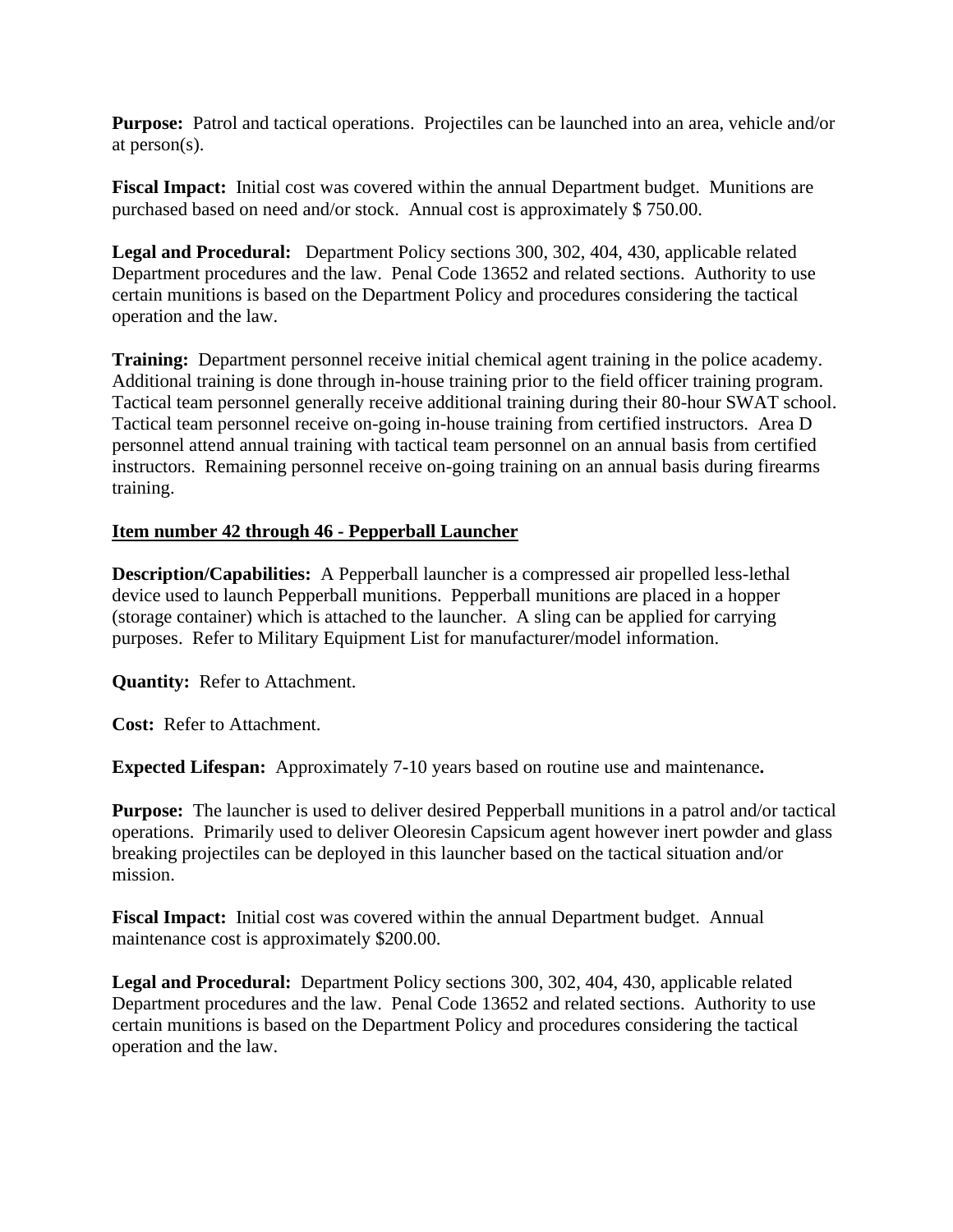**Training:** Department personnel receive initial training prior to the field training officer program. Tactical team and Area D personnel receive additional in-house training from trained instructors. Additional training to remaining Department personnel occurs on an annual basis by trained instructors.

## **Item number 47 through 50 - 40MM Model 1325 Launcher**

**Description/Capabilities:** The 40MM model 1325 is a single-shot launcher by Defense Technology. The launcher comes equipped with a picatinny rail mounting system with a bead sight which will accept a wide array of enhanced optics/sighting systems. A sling can be applied and used for carrying purposes.

**Quantity:** Refer to Attachment.

**Cost:** Refer to Attachment.

**Expected Lifespan:** Approximately 25 years based on routine use and maintenance.

**Purpose:** Device launches standard 40MM less lethal munitions for law enforcement purposes as a less lethal option.

**Fiscal Impact**: Initial cost was covered within annual Department budget. Annual maintenance cost is approximately \$100.00.

**Legal and Procedural:** Department Policy sections 300, 302, 404, 430, applicable related Department procedures and the law. Penal Code 13652 and related sections. Authority to use certain munitions is based on the Department Policy and procedures considering the tactical operation and the law.

**Training:** Department personnel receive initial training through in-house training prior to the field officer training program. Department personnel also receive annual in-house training on the deployment of the 40MM launcher. Item is similar to the Department owned 40MM LMT and 37MM launchers.

# **Item number 51 - 40MM Munition**

**Description/Capabilities:** The model 6325 exact impact 40MM munition by Defense Technology is a high-speed soft round less lethal projectile. The round has a plastic body and a blue colored sponge nose.

**Quantity:** Refer to Attachment.

**Cost:** Refer to Attachment.

**Expected Lifespan:** Single use.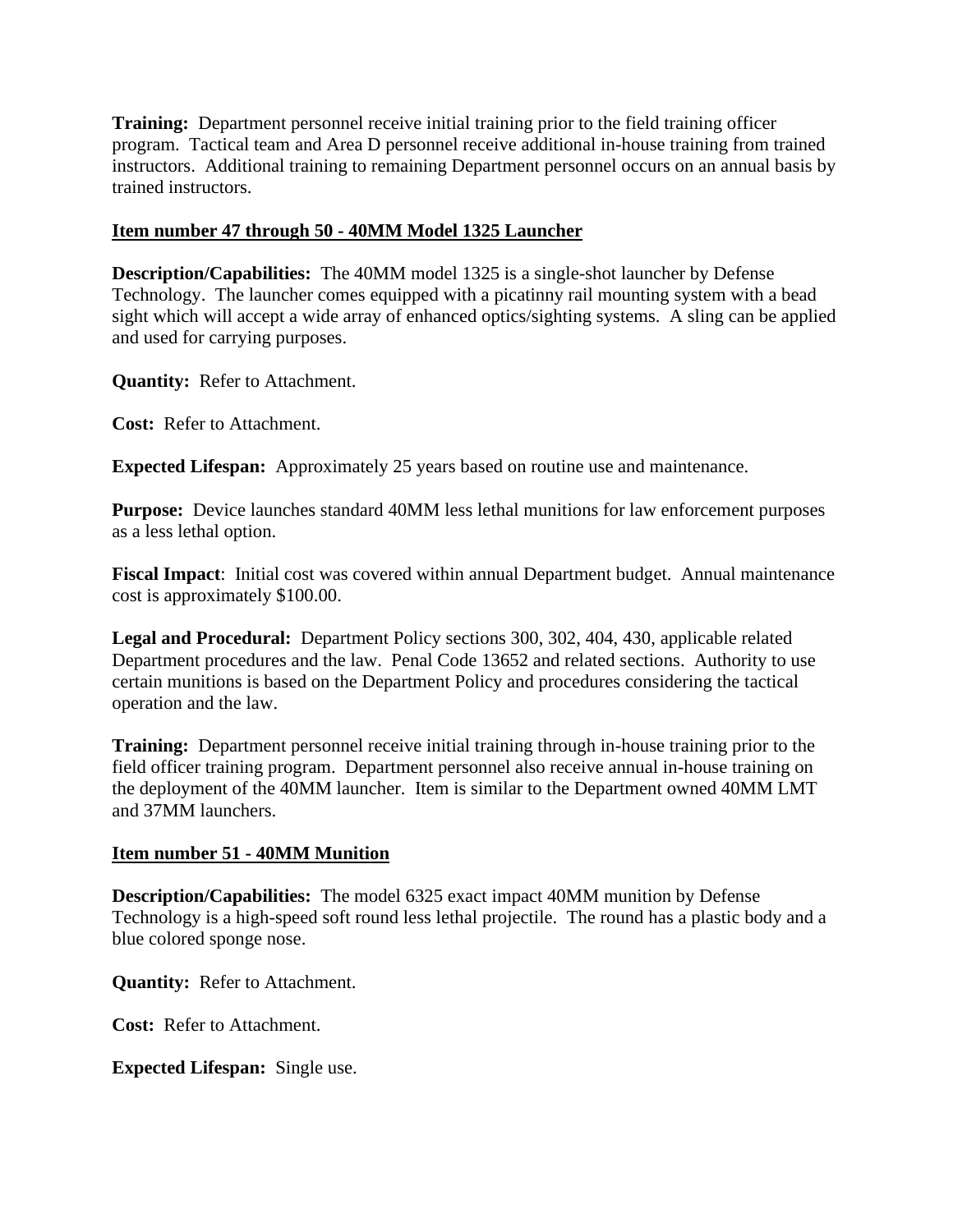**Purpose:** The model 6325 exact impact 40MM projectile can be used in less lethal patrol and tactical situations as a less lethal option. A specialty impact munition to be used as a dynamic, high energy, single target round for incapacitation or the distraction of a non-compliant aggressive subject.

**Fiscal Impact:** Initial cost was covered within annual Department budget. Munitions are purchased based on need and/or stock. Annual cost is approximately \$300.00.

**Legal and Procedural:** Department Policy sections 300, 302, 404, 430, applicable related Department procedures and the law. Penal Code 13652 and related sections. Authority to use certain munitions is based on the Department Policy and procedures considering the tactical operation and the law.

**Training:** Department personnel receive initial training through in-house training prior to the field officer training program. Department personnel also receive annual in-house training on the deployment of 40MM projectiles.

# **Item number 52 - 12 Gauge Bean Bag Munition**

**Description/Capabilities:** The bean bag munition by Defense Technology is a translucent 12 gauge shell loaded with a 40-gram, tear shaped bag made from cotton and ballistic material blend and filled with #9 shot. This design utilizes four stabilizing tails. The round utilizes a smokeless powder as the propellant. The munition is launched from a designated Department owned shotgun (Remington 870 12-gauge).

**Quantity:** Refer to Attachment.

**Cost:** Refer to Attachment.

**Expected Lifespan:** Single use.

**Purpose:** The bean bag munition can be used in less lethal patrol and tactical situations as a less lethal option. A specialty impact munition to be used as a dynamic, high energy, single target round for incapacitation or the distraction of a non-compliant aggressive subject.

**Fiscal Impact:** Initial cost was covered within the annual Department budget. Munitions are purchased based on need and/or stock. Annual cost is approximately \$300.00.

**Legal and Procedural:** Department Policy sections 300, 302, 404, 430, applicable related Department procedures and the law. Penal Code 13652 and related sections. Authority to use certain munitions is based on the Department Policy and procedures considering the tactical operation and the law.

**Training:** Department personnel receive initial and on-going in-house training on the use of 12 gauge beanbag projectiles from designated Remington 870 12-gauge Department owned shotguns on an annual basis.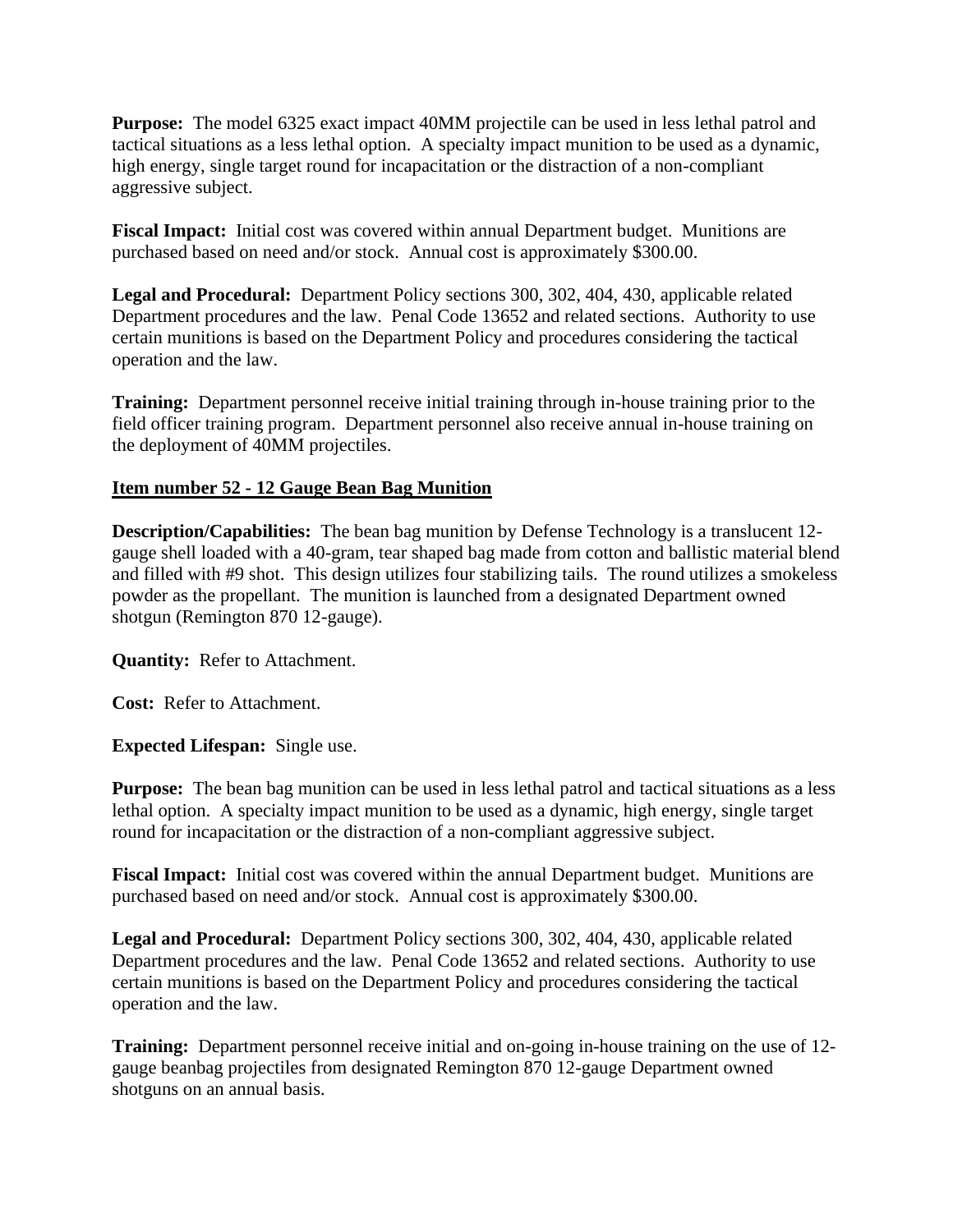## **Item number 53 - 12 Gauge Breaching Munition**

**Description/Capabilities:** The breaching munition by Defense Technology is a translucent 12 gauge shell loaded with a compressed zinc slug. The munition is launched from a designated Department owned shotgun (Remington 870 12-gauge) with a specialized barrel that contains a serrated front edge or standoff ported device.

**Quantity:** Refer to Attachment.

**Cost:** Refer to Attachment.

**Expected Lifespan:** Single use.

**Purpose:** Used as a method to breach door locks or hinges for entry during high-risk law enforcement operations.

**Fiscal Impact:** Initial cost was covered within the annual Department budget. Munitions are purchased based on need and/or stock. Annual cost is approximately \$100.00.

**Legal and Procedural:** Primarily a tactical team deployment munition. Department Policy section 404, applicable related Department procedures and the law. Authority to use certain munitions is based on the Department Policy and procedures considering the tactical operation and the law.

**Training:** Designated Department tactical team personnel receive initial and on-going training on the deployment of 12-gauge breaching munitions from a designated Remington 12-gauge Department owned shotgun with a specialized barrel that contains a serrated front edge or standoff ported device. This training generally occurs at the POST certified 80-hour SWAT school and/or at a designated SWAT breaching course. Tactical team personal also receive annual in-house training.

# **Item number 54 - Launching Device by CTS (Combined Tactical Systems)**

**Description/Capabilities:** The model LC5 tactical launching device by CTS is designed to be affixed to a 12-gauge shotgun. The Department affixes the device to the end of the barrel of a designated Department owned shotgun (Remington 870 12-gauge). A CTS 12-gauge #2600 munition is placed in the shotgun in order to launch CTS 52 series grenades which contain a chemical agent.

**Quantity:** Refer to Attachment.

**Cost:** Refer to Attachment.

**Expected Lifespan:** Approximately 25 years based on routine use and maintenance.